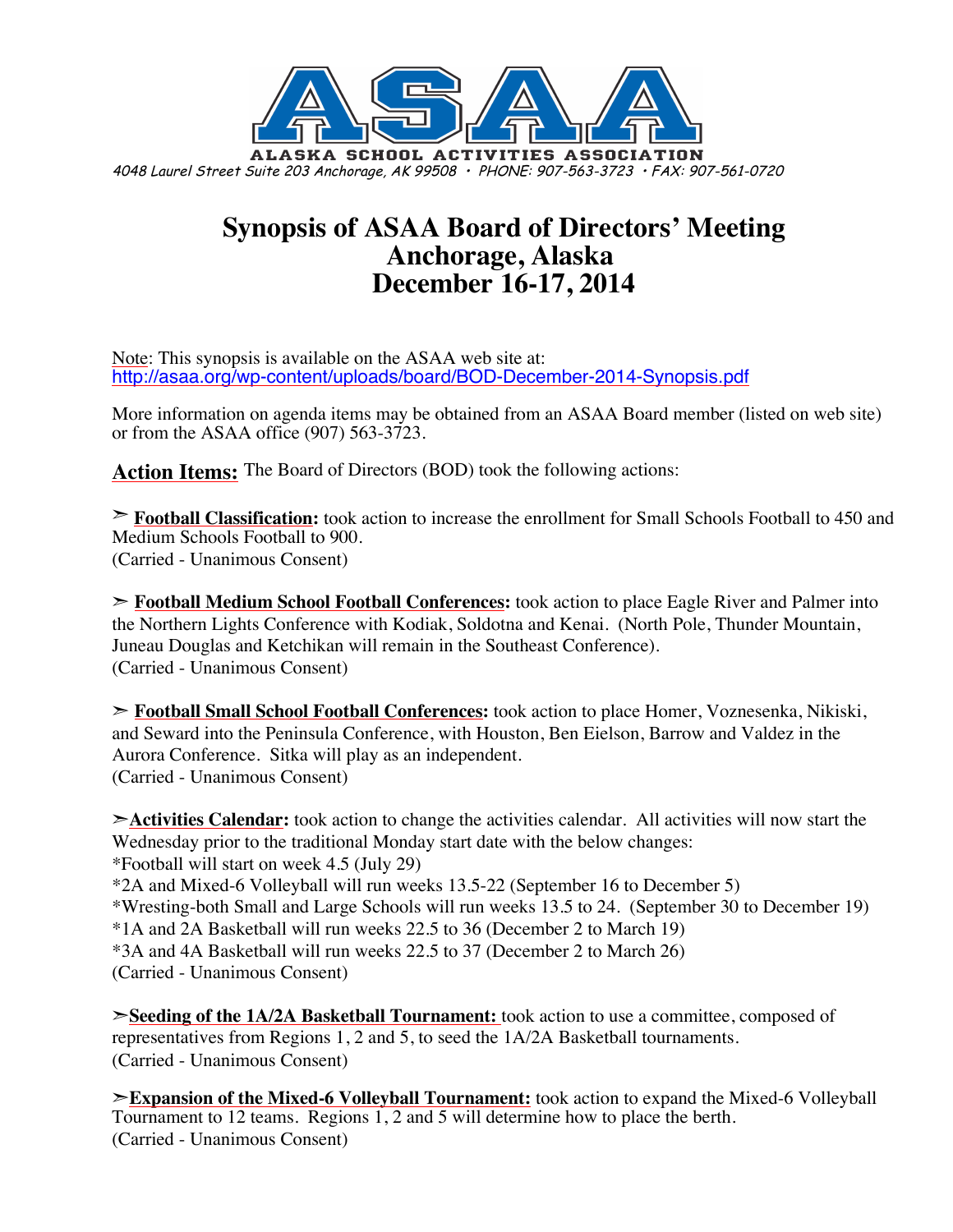➣**Classification Request:** took action to place Tri-Valley into the Aurora Conference for 2A Volleyball.

➣**Change to Transfer Without a Bona Fide Change of Residence of Parents Bylaw:** took action to change bylaw to read:

*"A student who transfers without a bona fide change of residence of parents or guardians, is ineligible for Varsity, State Qualifying and State Championship interscholastic competition for one calendar year, from the date of first attendance in the new school. Students who live with coaches are ineligible (see Section 5, C). At schools with no sub-varsity teams, the student could ask for a waiver to participate on the varsity team during the regular season, but would not be able to participate at either conference or state tournaments."*

 $(Carried – 5 to 3)$ 

 $\geq 8<sup>th</sup>$  Grade Student Participation: It was moved by Region 2 to allow all 1A schools to utilize  $8<sup>th</sup>$  grade students in basketball, volleyball, and mixed-6 volleyball. (motion died for lack of a second)

**Reports:** The BOD heard the following reports:

- Board Members
- State Tournaments
- Finance Committee
- Student Government
- Officials/Coaches
- Sponsorships/Marketing/Promotions
- Play for Keeps, Win for Life/Hall of Fame
- Sports Medicine Advisory Committee (SMAC)
- Executive Director

**Public Comments:** Heard comments from several individuals requesting that all 1A schools be allowed to use  $8<sup>th</sup>$  grade students.

**Executive Session:** The board moved into executive session to discuss financial and personnel matters.

**Student Eligibility Hearing:** Heard a hearing request of a transfer rule waiver that had been denied by the Executive Director. The Board voted unanimously to uphold the Executive Director's decision.

**Tabled Items:** No items were tabled.

**Discussion Items:** The BOD discussed the following items:

➣ **Out-of-Season Coaching/Contact Committee Report:** heard a report by the Executive Director on the Committee's draft recommendation. The recommendations were to be taken back to the Regions for comment. The committee feels that the current system creates an "uneven playing field" for those schools limited by geography. This limits their ability to participate in out of season leagues. A draft proposal was given to the Board members to take back to their membership.

➣ **Girls Wrestling-**Discussed the results of the Small School Girl's Wrestling State Tournament. Overall there were many more positives than negatives. Discussed need to add team, academic and sportsmanship awards for the girls teams.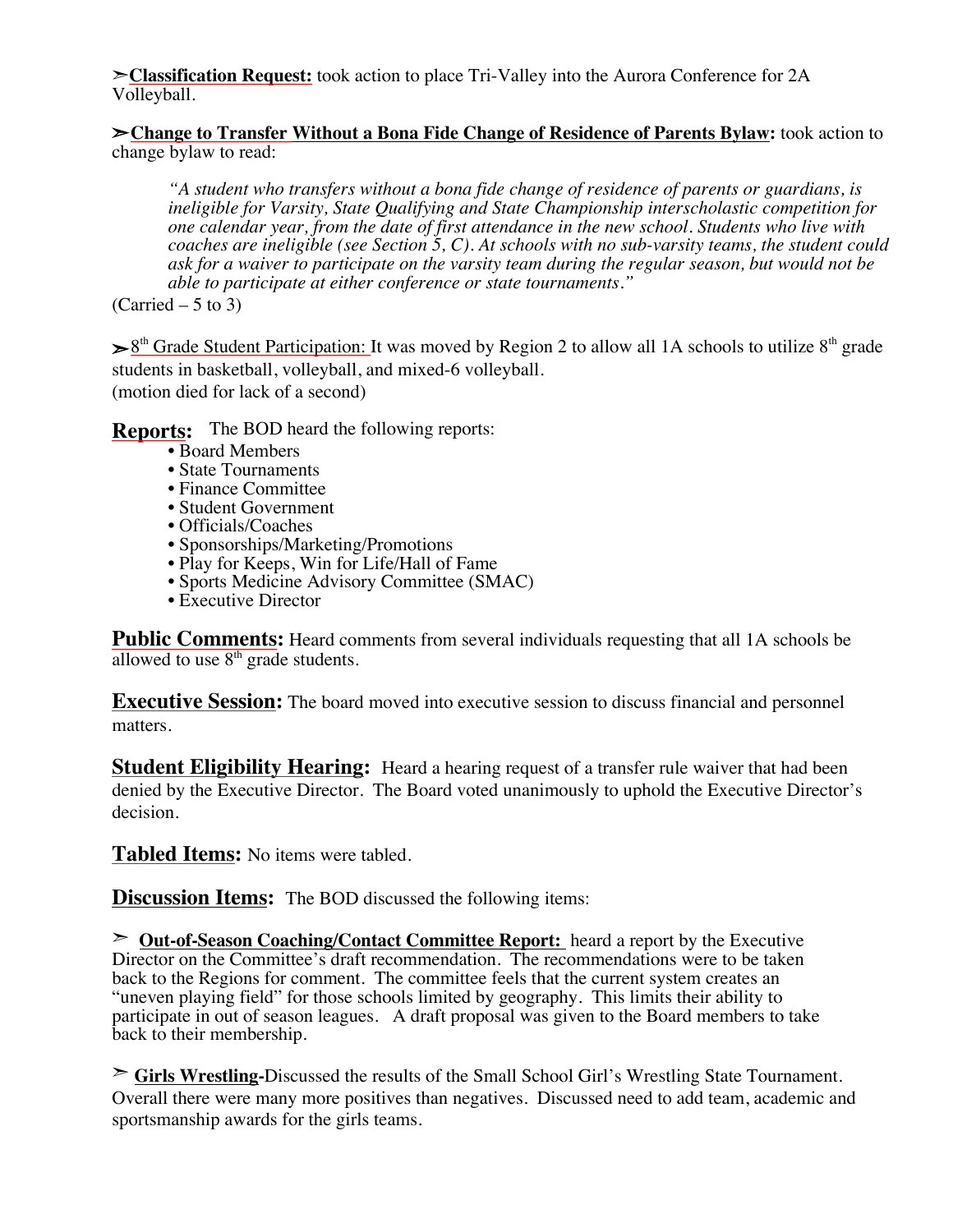Since the Large School did not reach the "50 girls wrestlers" requirement needed to have a separate Girls State Tournament, ASAA will not conduct a separate event for the girls. The girls wrestling in the Large Schools division will continue to wrestle against the boys and may qualify for State Tournament as in the past.

➣**Small School Track and Field Berths-** Discussed increasing the berths to the Small School Track and Field Championships. The concept was generally supported as long as the meet could still be held in two days and not have a negative impact on Unified Track. There is also a concern that it may be necessary to increase the numbers of volunteers. Additionally it felt a qualifying standard may be needed. Tabled to February meeting

➣**State Tournament Bid Proposals Due this Year-** The following tournaments are up for bid beginning in 2016. Bids must be submitted by April 2, 2015. The Board will award bids at the April meeting for:

XC Running Tennis 3A/4A Volleyball 2A/Mixed Six Volleyball 123A Wrestling

➣**Voznesenka School Change Regional Placement Request-** Discussed a request from Voznesenka to move from Region  $\overline{2}$  to Region 3. Region  $\overline{3}$  will discuss the request and the Board will take up the request again in February.

➣**ASHA/ASAA Hockey Resolution-**Heard concerns from the Alaska State Hockey Association as to how to encourage Alaska's elite hockey talent to remain in the State. The ASHS is hosting the 2016 National USA Hockey U14 Tournament and has put in a bid to host the National USA Hockey Tournament. A joint ASAA/ASHA committee was formed.

➣**ASAA Hockey Supplemental Rules-** Formed a committee to review Supplemental Rules to consider revisions. The Board was also informed that officials are not given a test on ASAA Hockey Supplemental Rules. The Board directed the ASAA staff to develop a test as part of the official's certification process.

➣**NFHS Network Issues-** Discussed the need for ASAA to webcast those contest that the NFHS Network declines to web-stream. Also clarified that the agreement with the NHFS Network does NOT grant the Network access to regular season or conference events.

➣**Homeschool Policy Issue-** Discussed the need to change the definition of "accredited" in the Homeschool policies to delete the section pertaining to the DEED providing a "self-study" as a way for non-accredited homeschools to become accredited.

➣**123A Wrestling Team Scoring & Berths-** Heard and discussed a proposal from Region 1 to limit the number of "scorers" a team can have at the State Tournament to 15. Team scores would then only add the scores of a team's top 15 individuals.

➣**4A Wrestling-** Discussed need to reassign the berths to the State Tournament now that the Southeast Conference 4A schools will once again be wrestling in the Large School State Tournament.

➣ **Waiver Forms-** Discussed revising the Bona Fide Change of Residence Form to require more "proof" that the former residence is no longer being occupied. Directed the ASAA Staff to revise the other waiver forms to give the "sending" school more of a chance to give input.